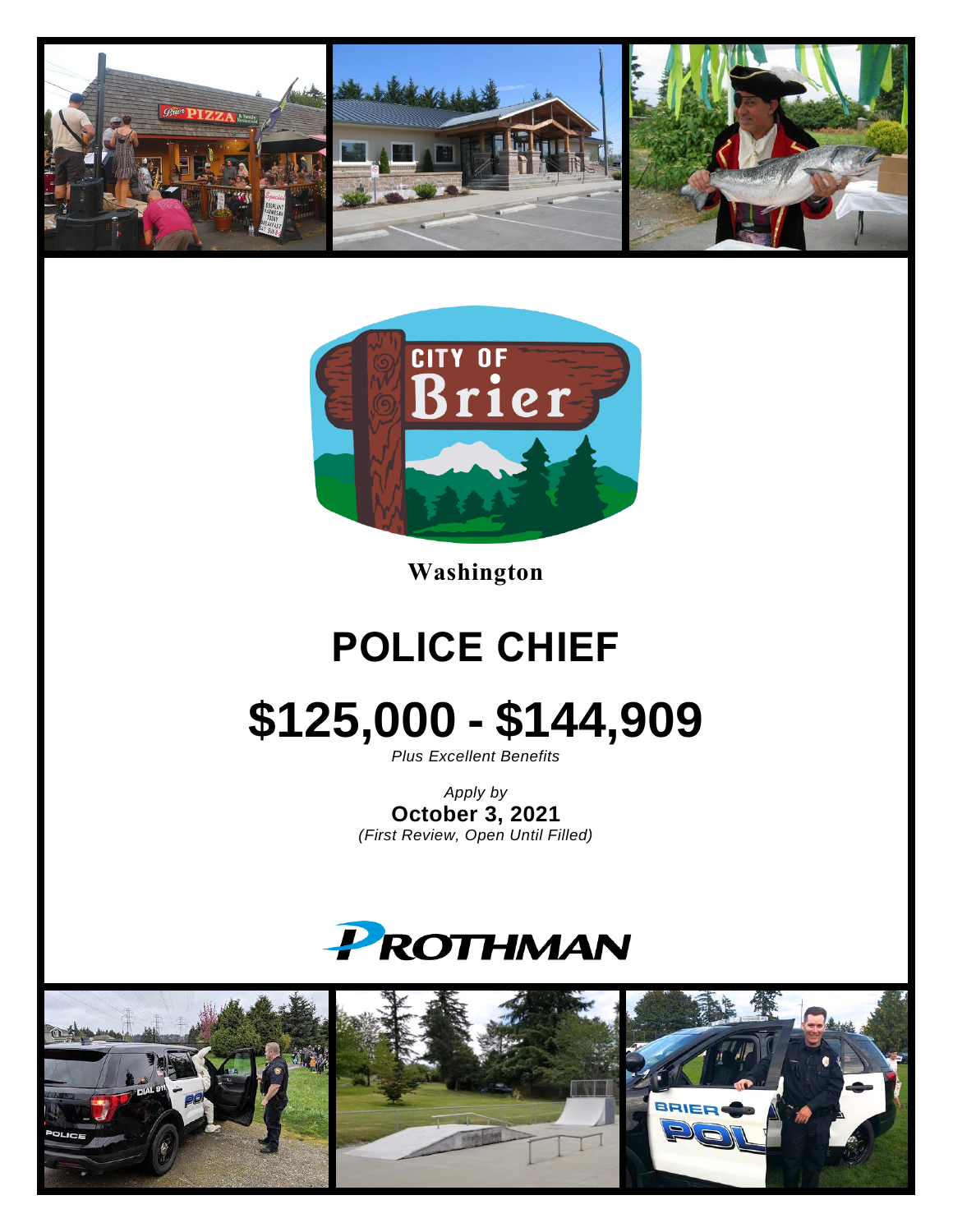#### **BRIER, WASHINGTON**



Bordered by Mountlake Terrace to the West, Lynnwood to the North, Bothell to the East, and Lake Forest Park and Kenmore to the South, Brier is a small, suburban, residential town located

about 15 miles north of the City of Seattle in southern Snohomish County, Washington. Covering just 2.13 square miles, the city has a population of 6,600, and is mainly a residential "bedroom" community. Perfect for single families, Brier offers eight parks, a skate park, tennis courts, and an elementary and middle school that are a part of the Edmonds School District. Throughout the City of Brier's history, development has resulted in an area characterized by large homesites, wooded and semi-rural in nature. The city aims to retain and maintain the basic, original, spacious and semi-rural wooded character of the area, and to remain as a relatively small, simple and intimate community. Each year, Brier residents enjoy a number of community events including the highly anticipated Sea-Scare, a Pirate themed parade down Brier Road that attracts everything from hot rods to horses and happens every Summer the week after SeaFair in Seattle. Other favorite events include a Traditional Egg hunt and the wonderful Holiday Tree lighting ceremony held every year at Brier Park.

#### **THE CITY**

The City of Brier operates under the Strong Mayor form of government. The Mayor is elected by the citizens of Brier to head the administrative branch of city government. The Mayor directs all city operations, projects and programs and administers all policies and laws adopted by the City Council. The City's seven-member City Council members are elected every two years to four-year, staggered terms with one member at large that serves a two-year term through nonpartisan, citywide elections.



The City operates on a 2021 budget of 7,695,203 including a general fund of 3,663,563, with 19 FTEs from five departments including Clerk-Treasurer, Police, Public Works, Planning, and Building Inspection/Code Enforcement.

#### **THE DEPARTMENT & POSITION**

The Brier Police Department offers a full range of police services from Animal Control, Crime Prevention, Patrol and Investigations to Fingerprinting and a Traffic Violations Bureau. The commissioned staff provides 24/7 coverage throughout the department's jurisdiction and stand ready to assist neighboring agencies when mutual aid needs arise. The department strives to utilize the best technology available to provide public safety, ensure excellent investigations and successful prosecutions. In Brier, the public and the police work together to ensure the overall safety of the community. This partnership is critical in maintaining the City of Brier's high quality of life and allowing the department to proactively respond to emerging issues confronting the community.

When fully staffed, the department has eight (8) FTEs and operates on a 2021 budget of \$1.2 million. The Police Department consists of the Chief, one supervisory position such as a Lieutenant or Sergeant, five patrol officers, and one police records clerk. Currently, the department is staffed by a records clerk and two officers. The department responds to approximately 5000 calls for service each year. (\*2019: 5001 calls/pre-COVID; 2020: 4169 calls/during COVID).

Under the direction of the Mayor, the Police Chief is responsible for the organization, operation and performance of the Police Department. The Chief establishes and maintains organization and structure within the Police Department which will provide for maximum efficiency and effectiveness in providing law enforcement services to the City, and enforce City policies, regulations, safety and health standards, legal requirements and all other applicable operating and administrative procedures and practices. The new chief will be a "working chief" and will need to maintain excellent communication with elected officials, the public, local media, community organizations and other law enforcement agencies.

For a full job description, please view the attachment found [here.](https://prothman.com/JobFiles/2892/Job%20Description.pdf)

 $P$ ROTHMAN